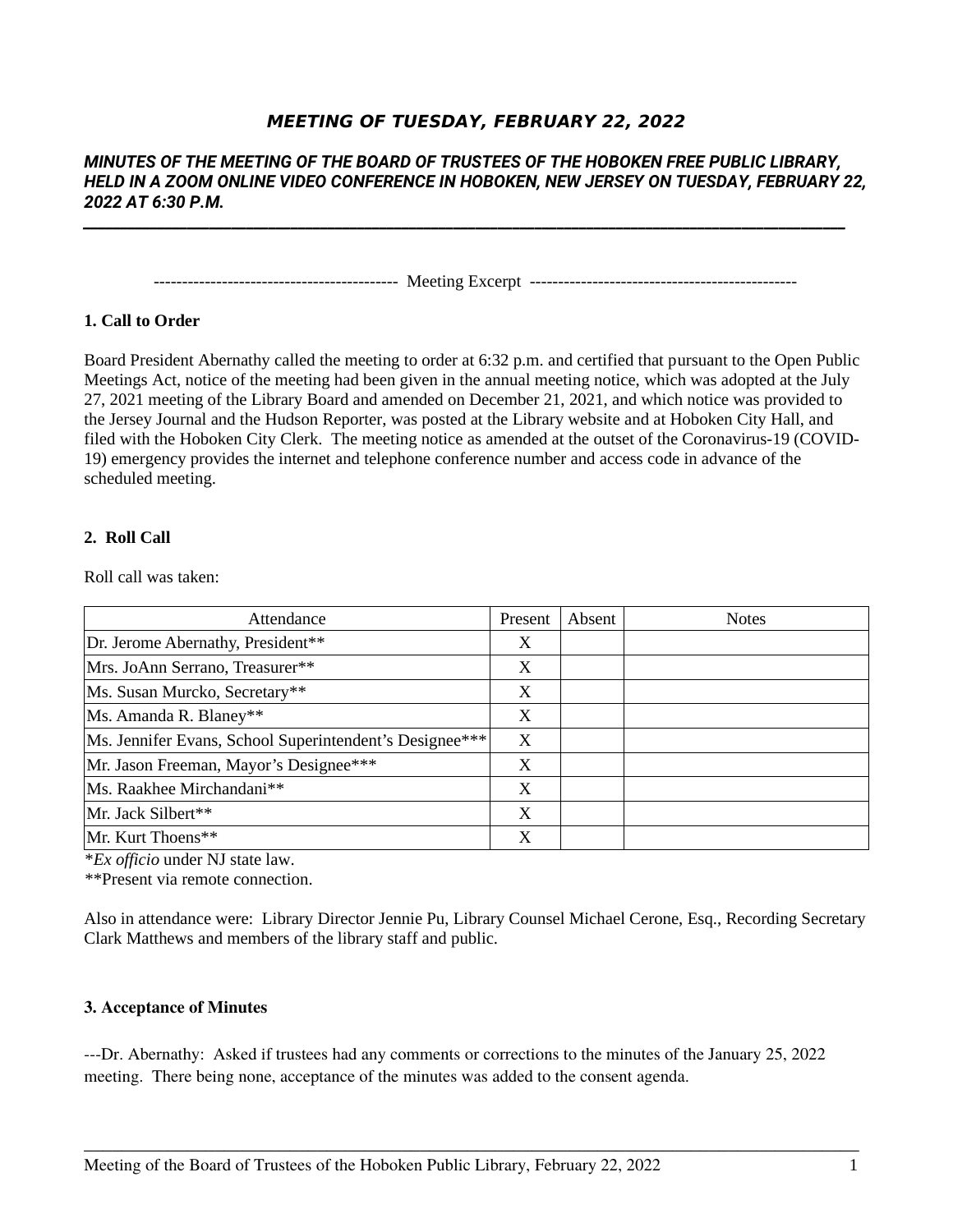## **4. Public Comments**

---Dr. Abernathy: Invited comments from the public. There were no public comments.

#### **5. Director's Report**

---Ms. Pu: Highlighted several items from the Director's Report: The library has received a \$10,000 American Rescue Plan (ARP) grant for its digital oral history project. The main library is now open on Sundays, so operations have returned to seven days per week. There has been staff turnover; the new Youth Services Manager is Vanessa Soto. Three events were especially significant: the BitCoin and Cryptocurrency event on February 15<sup>th</sup> was a big success and received press notices; Black History Month was celebrated with "Poetry and Pitch" performances by award-winning artists on February 19<sup>th</sup>; and the Chinese Lunar New Year was celebrated with a video on making dumplings using a local recipe. The library renovations are coming into the home stretch with work continuing on the second and third floors. The 2022 Library Festival will be on June 11<sup>th</sup>. Programs went well during the month; Nichole Marconi and colleagues from Yale School of Drama had on event on theatrical careers. Discussions with the MakerBar team continued; they were displaced by the fire on Harrison Street and hope they can find facilities at the library. In the board package, there is a job description for a new social worker position, which will be a welcome addition to the staff later this year. Lastly, the director asked for board approval of an extension of the library Covid mask policy so that it conforms to the municipal policy.

---Dr. Abernathy: Asked if the request was to extend the date for required masking or to mirror municipal policy. Discussion about what the municipal policy currently is.

---Mr. Freeman: Described the city's masking policy as regards city hall employees and visitors.

---Ms. Evans: Noted that there are children involved at the library. Discussion about Covid masking becoming optional for schools on March 7.

---Mr. Cerone: The governor has dropped the mandate as of March 7; after that districts can decide for themselves. Discussion about patrons objecting to a mask mandate when it is optional for parents and children. Further discussion about tabling the matter for discussion at the board retreat.

#### **6. Committee Reports, Including Finance Committee and Payment of Bills**

---Mr. Chapka: Reported for the Buildings and Grounds Committee: The new tin ceilings are being installed; about 90% of the YA area is done and they are now going up in the children's room; they will be primed and painted in a cream color; a decision will need to be made on the paint. The recessed lighting is being installed and HVAC units have been installed and tied into the freon lines. The work has passed the inspections for plumbing, electrical and framing, and finishing is going on now for the second- and third-floor bathrooms. In the future, a change order will be needed for cabling, including for the network, power, conduits, alarms, TVs, projectors, etc.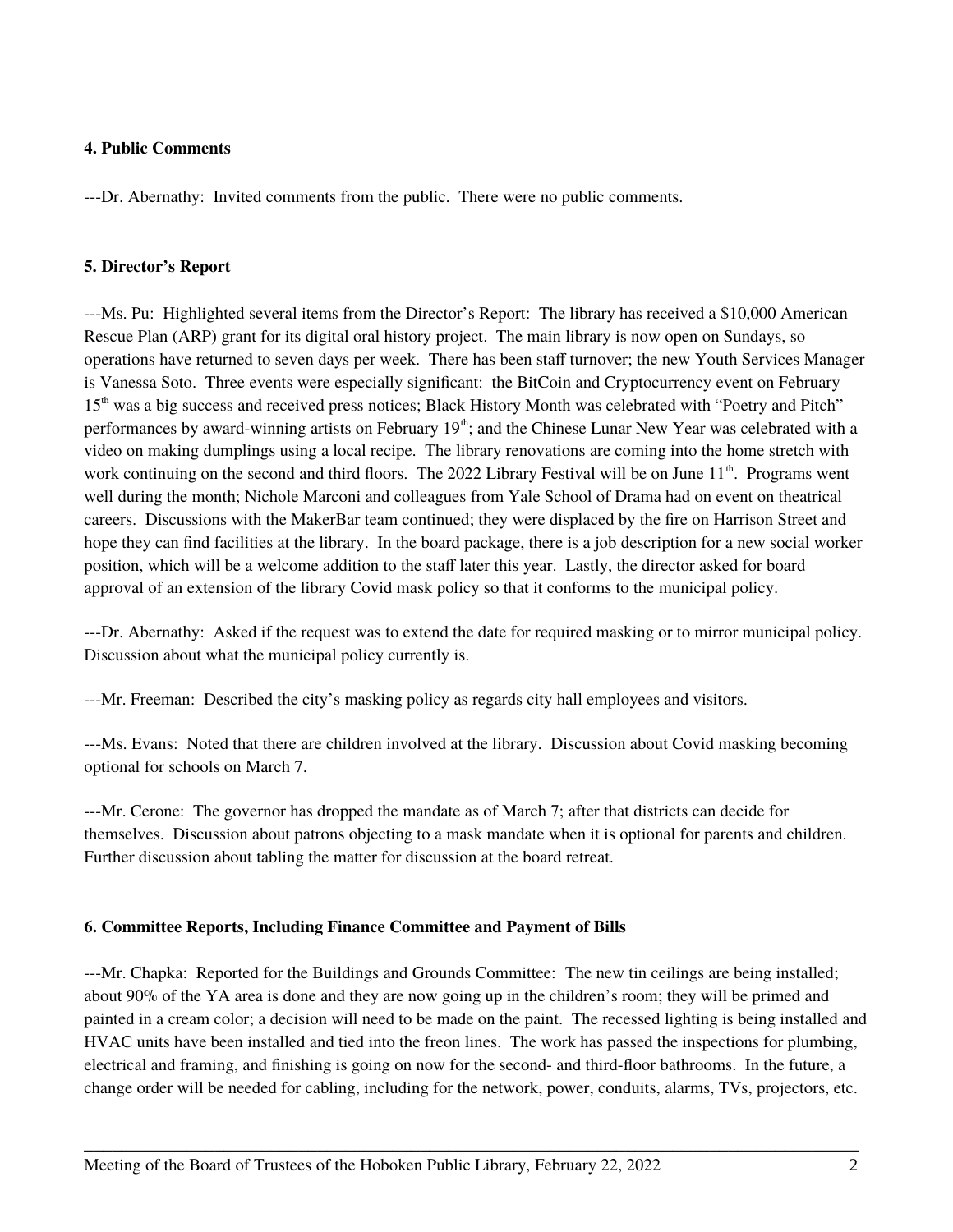---Ms. Murcko: Asked if there is a plan to incorporate charging stations or charging technology in the renovation. Yes, there will be two locations for charging.

---Dr. Abernathy: Asked if the cabling will be in addition to library WiFi service. Yes, Cat-6 network cabling will connect the library network to the WiFi nodes.

---Mrs. Serrano: Reported for the Budget and Finance Committee: She described the financial matters before the board for approval: 1.) in Part A, to pay from the capital improvement Construction Account at Bayonne Community Bank (BCB) checks no. 366-367 totaling \$266,713.15; 2.) in Part A, to pay FY2021 library operating expenses with checks no. 9820-9824 totaling \$208,941.15; 3.) in Part A, to pay FY2022 library operating expenses with checks no. 9825-9847 and checks no. 8748-8780 totaling \$62,122.87; and 4) in Part B, to pay FY2022 expenses for library materials with checks no. 8781-8786 totaling \$13,763.63. Also before the board are two resolutions: 1.) a resolution to designate the library director as an authorized signer for the New Jersey Cash Management Account, and 2.) a resolution to reserve \$500,000 of FY2021 operating funds for capital improvement projects and to move those funds to the BCB Construction Account.

---Mrs. Serrano: She asked if there were any questions about the bills or resolutions. There being none, approval of the Part A bills and the resolutions was added to the consent agenda.

---Mrs. Serrano: Moved to pay the FY2022 Part B bills for library materials.

---Ms. Blaney: Seconded.

| Trustee         | Yes | No | Recused | Abstain |
|-----------------|-----|----|---------|---------|
| Ms. Blaney      | X   |    |         |         |
| Ms. Evans       | X   |    |         |         |
| Mr. Freeman     | X   |    |         |         |
| Ms. Mirchandani | X   |    |         |         |
| Ms. Murcko      |     |    | X       |         |
| Mrs. Serrano    | X   |    |         |         |
| Mr. Silbert     | X   |    |         |         |
| Mr. Thoens      | X   |    |         |         |
| Dr. Abernathy   | X   |    |         |         |

---Adopted by roll call vote as follows: YEAS: 8 NAYS: 0 RECUSED: 1 ABSTAIN: 0

---Ms. Murcko: Reported for the Personnel and Policy Committee: The committee has interviewed the five strategic planning consultants being considered to create the next library Strategic Plan; after discussion, the committee decided to broaden the types of candidates and interviewed two more. Proposals are being solicited from consultants approved by the committee so that the costs can be evaluated. The committee also reviewed and refined the director's proposed annual goals and asks that the board adopt them. The goals were added to the meeting consent agenda.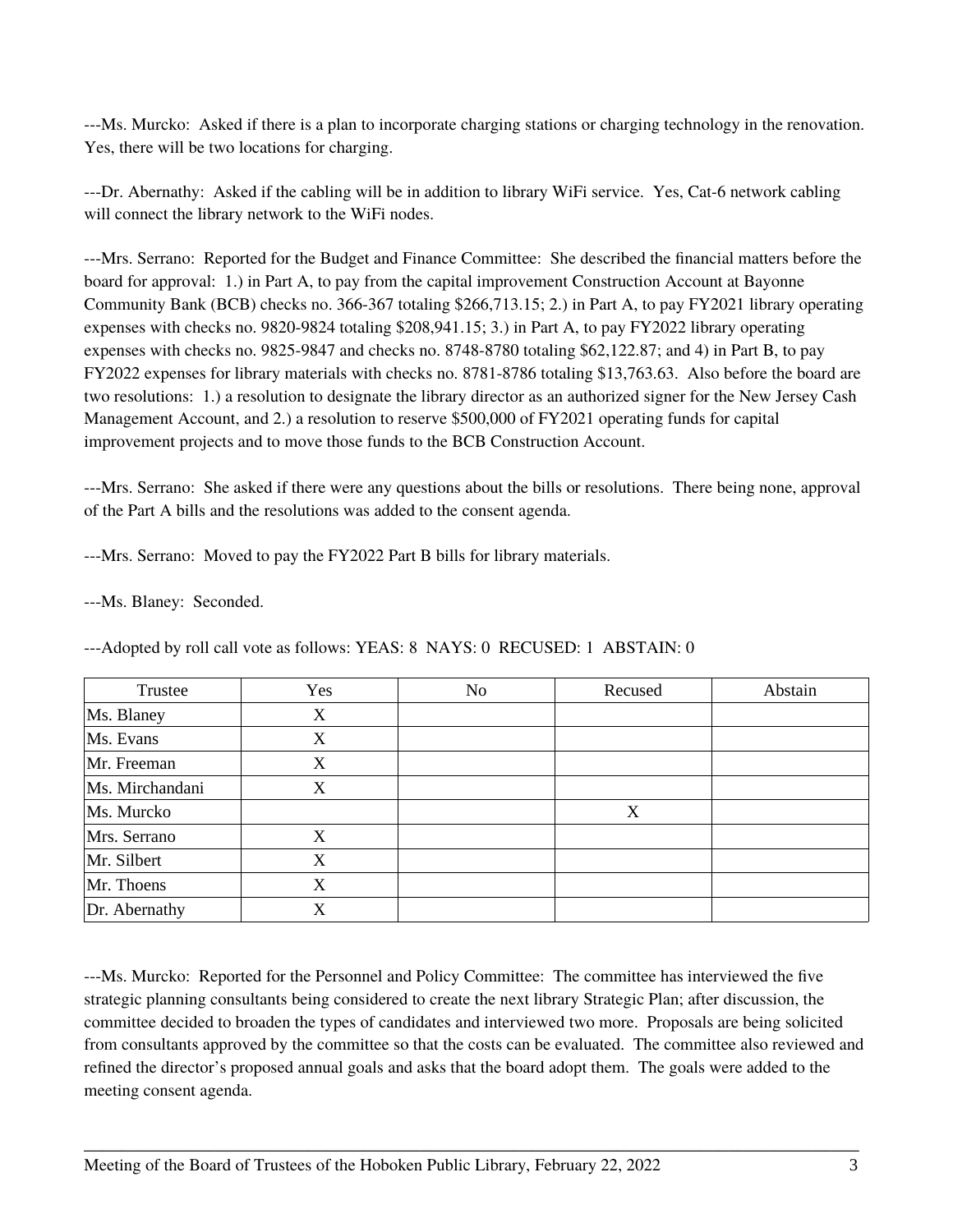## **7. President's Report**

---Dr. Abernathy: Asked the trustees to consider when to resume face-to-face meetings; as more boards and business resume in-person operations it will be necessary for trustees to manage their meeting schedules accordingly.

# **8. Library Foundation Report and Friends of the Library (FOTL)**

---Mrs. Serrano and Ms. Blaney: Reported for the Library Foundation: Their board met last week; they are planning to bring back Peter Pearson of Library Strategies to assist with merging the bylaws of the Friends and the Foundation. The merger of the Foundation and Friends is ongoing; their attorney is very busy extra time may be needed for incorporation. The results of the Foundation's 2021 Annual Appeal were good; so far \$11,500 was collected including some large donations.

## **9. Old Business and New Business**

---Dr. Abernathy: Called for any remaining Old Business or New Business. There was none.

#### **10. Consent Agenda**

---Ms. Murcko: Moved the board approve the meeting consent agenda as follows:

- a. Accept the minutes of the January 25, 2022 board meeting.
- b. Approve payment of Part A bills.
- c. Approve resolution approving change to the signature card for the library account at the New Jersey Cash Management Fund to the signature of the director.
- d. Approve resolution to reserve \$500,000 of FY2021 operating funds for capital improvements and to move the funds to the BCB library construction account.
- e. Adopt the revised annual goals for the Library Director as presented.

---Mr. Freeman: Seconded.

---Adopted by roll call vote as follows: YEAS: 9 NAYS: 0 RECUSED: 0 ABSTAIN: 0

| Trustee     | Yes | No | Recused | Abstain |
|-------------|-----|----|---------|---------|
| Ms. Blaney  | ∡ ב |    |         |         |
| Ms. Evans   |     |    |         |         |
| Mr. Freeman |     |    |         |         |